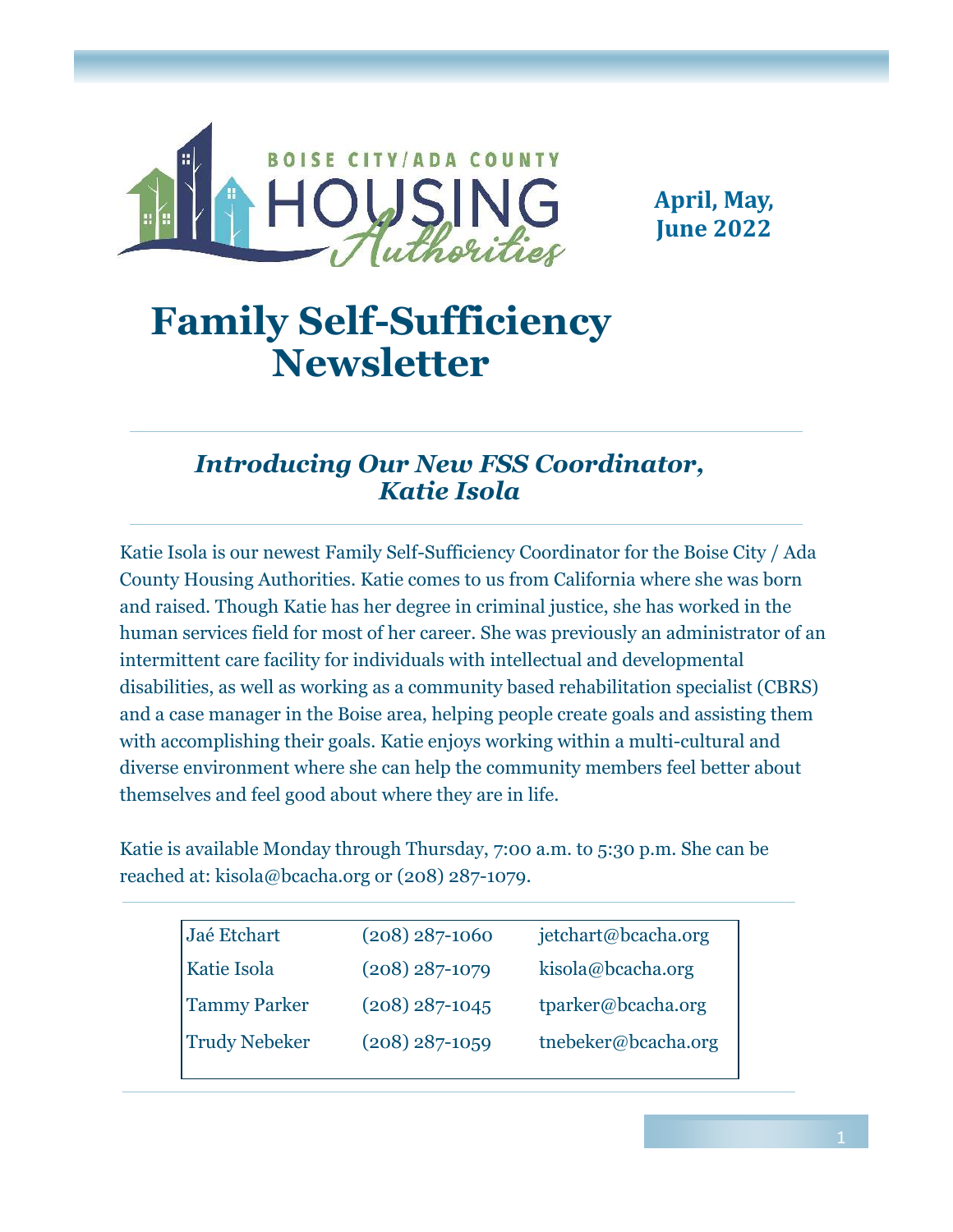# *Welcome Spring! It's time to get outside!*

*By Trudy Nebeker*

According to many health professionals, one of the easiest ways to improve your health, both mental and physical, is to get outside. Now that spring is here, it is time to get out and enjoy nature. In a feature article called *Nurtured by Nature,* written by Kristen Weir and published by the American Psychological Association, spending time outdoors can not only improve your mood, it can possibly even improve your cognitive function.

"Be honest: How much time do you spend staring at a screen each day? For most Americans, that number clocks in at more than 10 hours, according to a 2016 Nielsen Total Audience Report. Our increasing reliance on technology, combined with a global trend toward urban living, means many of us are spending ever less time outdoors even as scientists compile evidence of the value of getting out into the natural world. From a stroll through a city park to a day spent hiking in the wilderness, exposure to nature has been linked to a host of benefits, including improved attention, lower stress, better mood, reduced risk of psychiatric

disorders and even upticks in empathy and cooperation**."**

Here in the Treasure Valley, we are fortunate to be in close proximity to a multitude of outdoor activities that are available for us to enjoy. From the deserts of the Owyhee Canyon Lands to the West Mountains in McCall, or even the Boise Greenbelt, we have easy access to many opportunities that promote mental and physical wellbeing.

If hiking up a mountain is not your idea of fun, you may want to consider starting a small home garden. Gardening outdoors can help

increase your daily activity and improve your mood. If you live in an area where garden space is not possible, there may be some community garden



opportunities available to join. To find one near you, or to start a community garden of your own, visit Boise Community Gardens on the web .

# **April, May and June Workshops:**

| <b>April:</b> | <b>Small Business</b>         | <b>April 28</b> | 10:00 to 11:00 a.m. |
|---------------|-------------------------------|-----------------|---------------------|
| <b>May:</b>   | <b>Online Nutrition Class</b> | <b>May 24</b>   | 1:00 to 2:30 p.m.   |
| <b>June:</b>  | <b>Homeownership</b>          | June            | <b>TRD</b>          |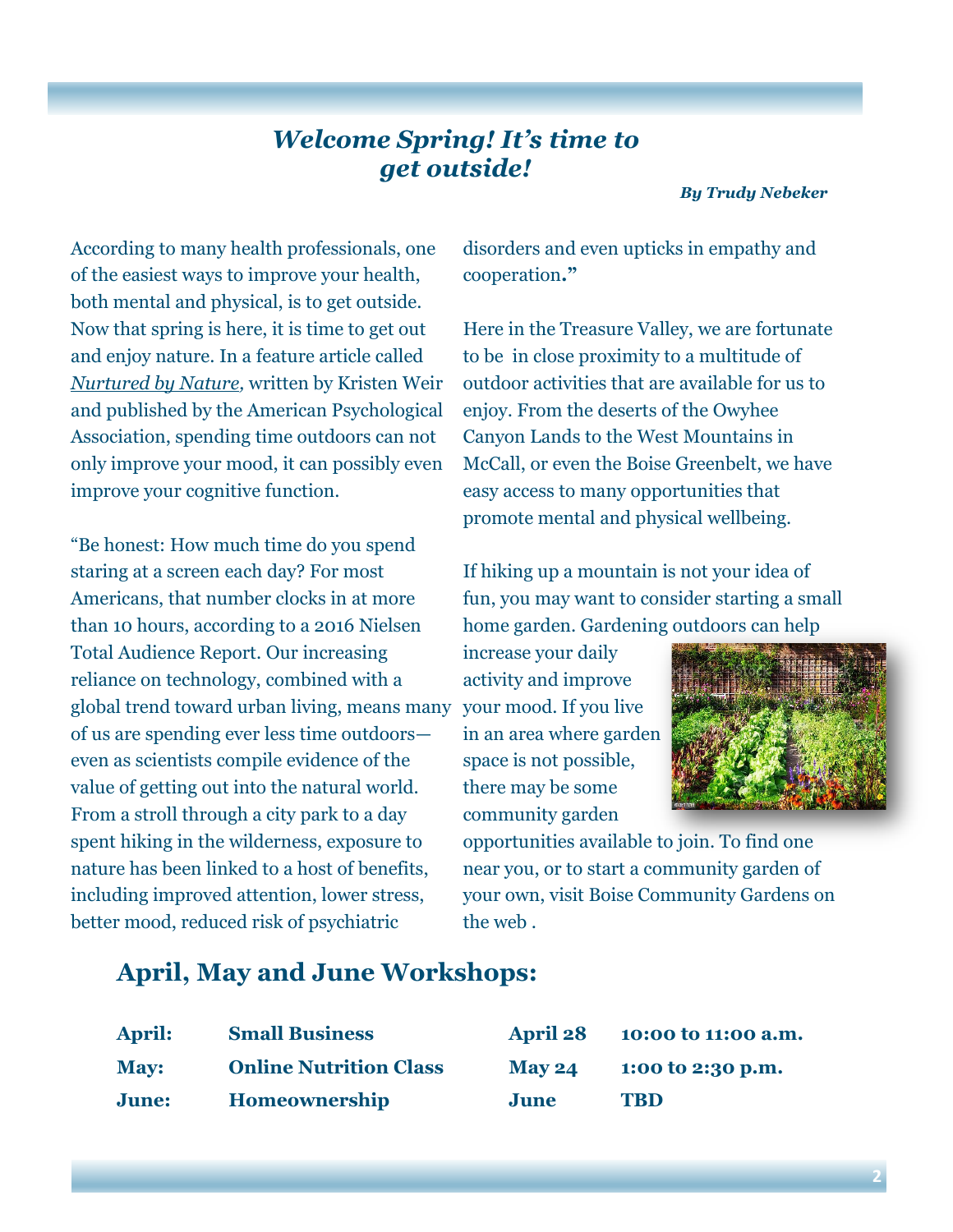

# *Time to Relax by Tammy Parker*

With gas prices increasing on a regular basis, consider keeping your summer fun inexpensive and close to home. Don't think of them as "staycations." Call them "minivacations" because they are a lot of fun without the cost and hassle of traveling across the country.

This summer, consider some of these free or inexpensive activities for your family within 50 miles from home.

### *Free Family Activities Close To Home*

- Take day trips have a destination in mind or just drive nearby country roads
- Take the backroads "Googlemap" your destination but take the alternate route
- Stay curious learn about the history of your neighborhood or town
- Take a picnic to the park just like we did when we were kids
- Play Frisbee in the pocket park nearest you
- Explore the pocket park in the next neighborhood over
- Go for a walk starting 2 blocks from you house
- Explore these city parks:
	- Kathryn Albertson Park Julia Davis Park Ann Morrison Park Hyde Park Camel's Back Park MK Nature Center Boise Depot **Esther Simplot Park** Julius M. Kleiner Park – Meridian Tully Park – Meridian Settler's Park - Meridian

*Be creative! Be adventurous! And let us know what great, local "mini-vacations" you enjoyed so we can share with others!*

### *Continued on Page 4*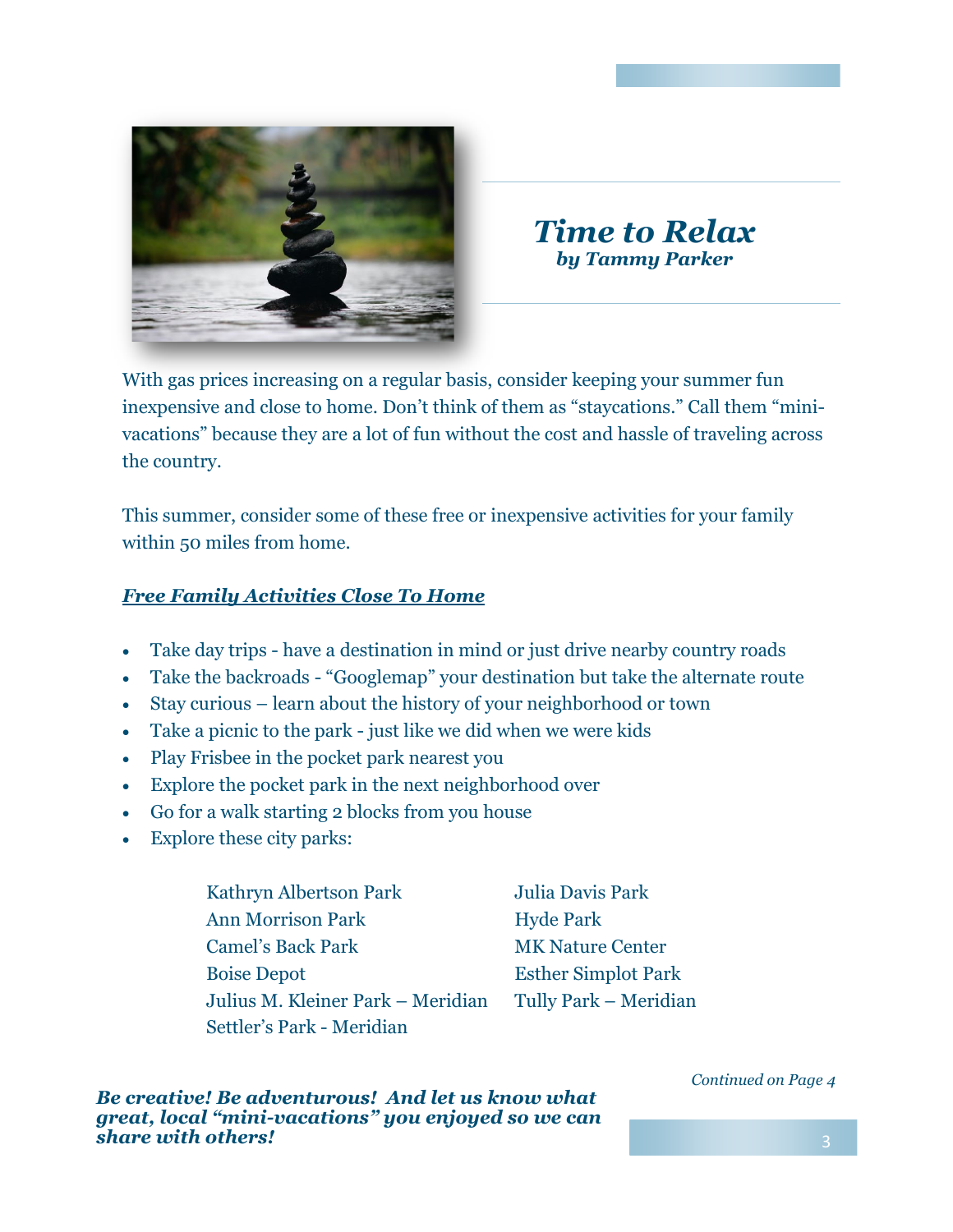*Continued from Page 3*

# *Time to Relax by Tammy Parker*

### *Free Family Activities Close to Home*

- Watch the fountain at The Village in Meridian
- Visit the Idaho Anne Frank Human Rights Memorial
- Hike the foothills/climb Table Rock
- JUMP
- Capital City Public market– check out all the farmers' markets in the valley
- Freak Alley
- Idaho Military History Museum
- Boise Greenbelt
- Idaho Black History Museum (donation)
- Celebration Park Melba, Idaho
- Lake Lowell Canyon County
- Explore Idaho City
- Explore historic Silver City
- Indian Creek Plaza Caldwell

### *\$10 - \$20 (per person)*

Aquarium of Boise (see the aquarium for free - become a volunteer) Discovery Center of Idaho World Center for Birds of Prey Idaho Botanical Garden Zoo Boise Warhawk Air Museum - Nampa

### *Under \$10 (per person)*

Basque Museum and Cultural Center Eagle Island State Park Old Idaho Penitentiary Site Sandy Point/Discovery Park (Lucky Peak) Boise Art Museum Idaho Reptile Zoo

### *Over \$20 (per person)*

Escape this Boise – premier escape room Section 37 Ax Throwing

### *Visit Oregon*

Four Rivers Cultural Center and Museum – Ontario, Oregon Pillars of Rome – Jordan Valley, Oregon Jordan Craters – Jordan Valley, Oregon Ontario Board Shack – Ontario, Oregon

*The benefits of taking mini-vacations are that you don't have to haul around heavy luggage and you get to sleep in your own bed!* 

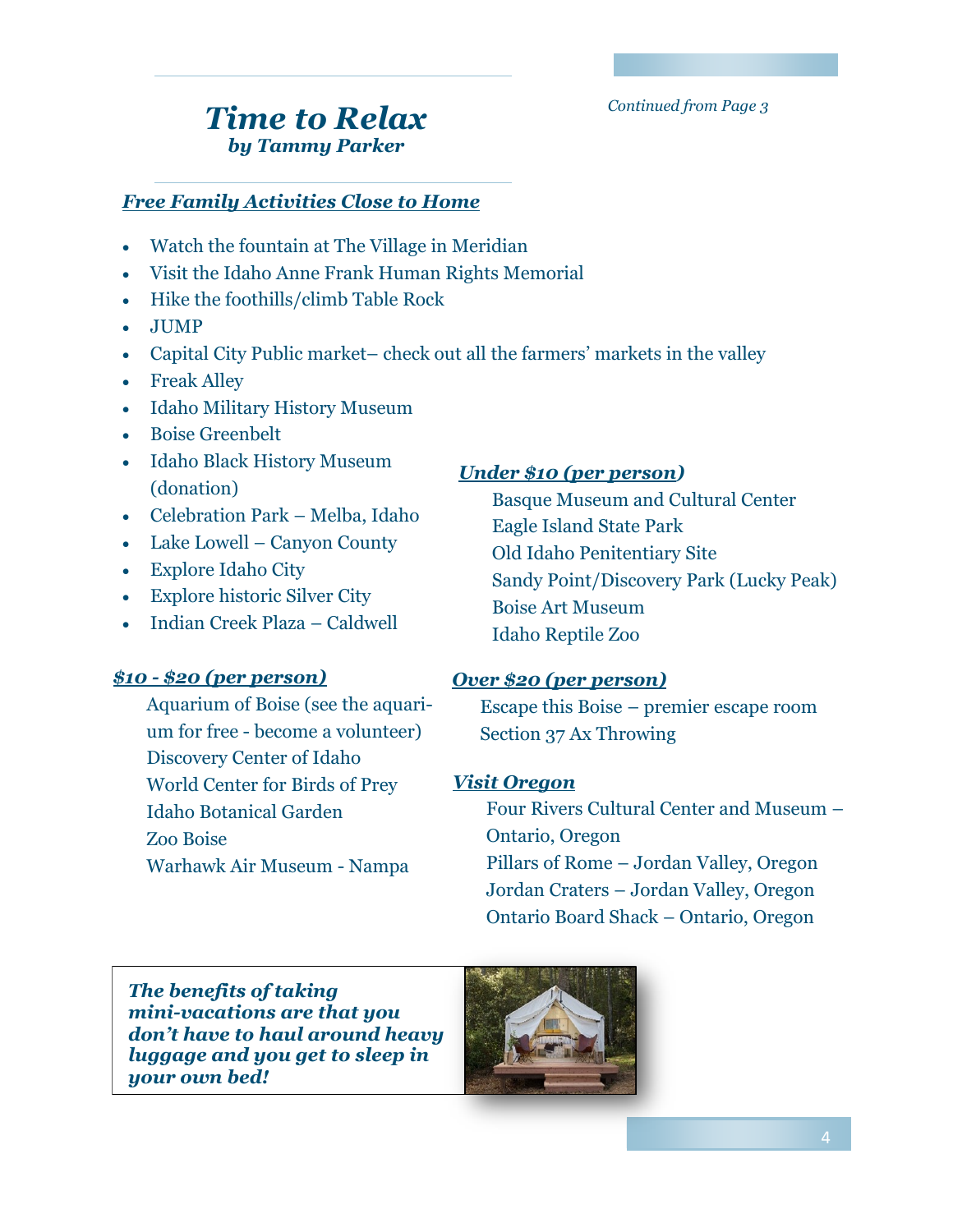# \* find<br>\* help.org

# *Finding Resources Within the Community*

*By Katie Isola*

During the past two years we have all had to find new and creative ways to cope with the COVID-19 Pandemic, as well as dealing with how to support ourselves and our families. This pandemic has had a tremendous impact on our everyday lives and has put many of us in the position of asking ourselves, "How am I going to get through this?"

The Family Self-Sufficiency Program and its coordinators work hard to help you become more self-sufficient by providing resources and putting on workshops to support you during these times of need to help you achieve your goals. When experiencing hardships of any kind, even a small goal can seem impossible to accomplish if struggling with having sufficient resources for you and your family to feel comfortable.

[Findhelp.org, f](https://www.findhelp.org/)ormerly known as Auntbertha.com, is an excellent resource to help connect communities to free or reduced cost

assistance**, including financial resources, food pantries, education and career resources, legal advocacy and representation, and much more.** You can search for resources by your zip code and can even filter the results to your specific family needs by inputting your annual income and family size. There is no income limit to be able to use these resources and many of them

are free. As an added benefit, the website can translate into any language needed to help you with a better understanding of how these

resources can help you and how you can

access them.

Please keep in mind that your FSS coordinator is available to you at any time should you have any questions or concerns regarding finding and accessing community and social support resources. For any additional questions or for more information, please contact your FSS coordinator:

Tammy (208) 287-1045 Jaé (208) 287-1060

Trudy (208) 287-1059 Katie (208) 287-1079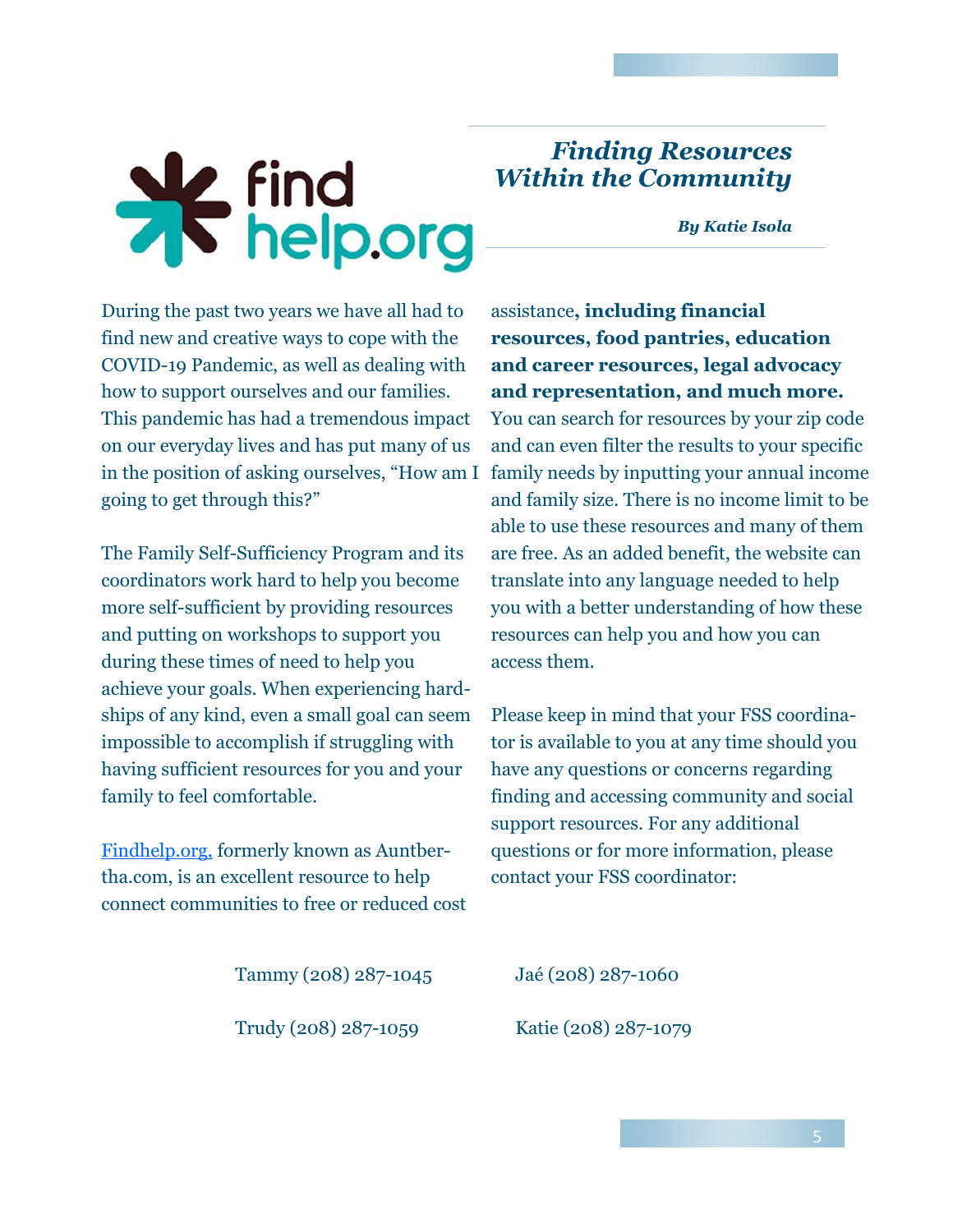

### *By Jaé Etchart*

The Boise City / Ada County Housing Authorities are pleased to announce that we have been selected for a literacy program, working in partnership with HUD, to provide new, free books for households with children in grades K through 12. The Family Self-Sufficiency Department is taking the lead in this program and will be working with the public library and other local literacy partners in the valley.

All books are donated from different publishers. We will be receiving 2,499 books within the next month or two. We will make you aware on how to receive these books for your children once we begin our local marketing activities.



# *FSS Graduates 2022 to date*

**Total FSS Graduates January through March 2022: 3 Total Amount of Escrow Savings Paid out: \$26,571 Total Participants: 176 with 6 pending**